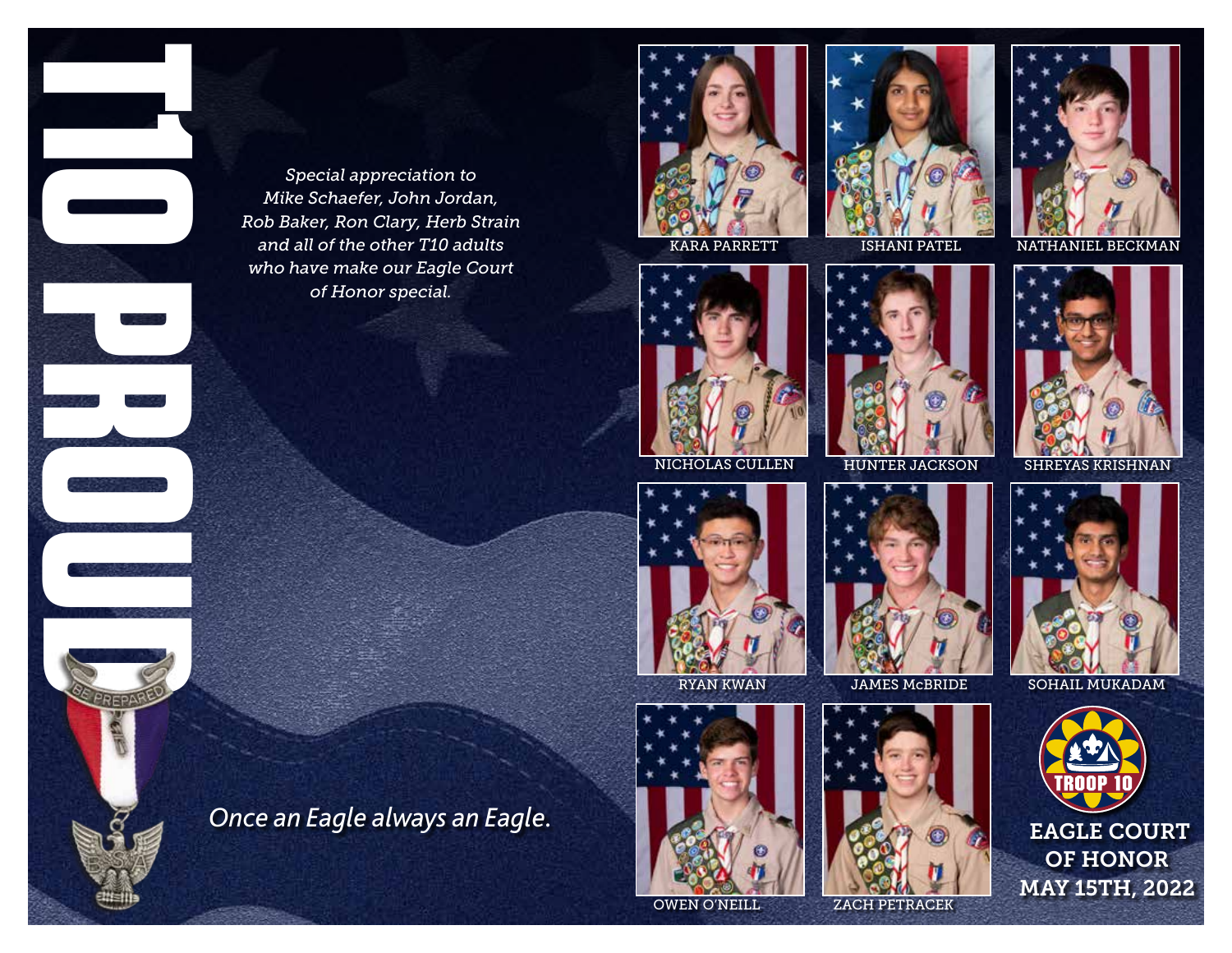



*Eagle Scout is the highest advancement rank in Scouts BSA. Since 1912 more than two and a half million Scouts have earned the Eagle Scout rank. In the words of the Eagle Scout Promise, Eagles do their best each day to make their training an example, their rank and their influence count strongly for better Scouting and for better citizenship in their Troop, in their community, and in their contacts with other people. To this they pledge their sacred honor.*

## **KARA PARRETT**



Kara joined Scouts BSA on February 1, 2019. She completed her Eagle Board of Review on March 24th, 2022. Throughout her 3 years in scouting, she earned 43 merit badges. She as been Troop Guide, Senior Patrol Leader and Instructor twice. Kara is a Brotherhood member of the Order of the Arrow.

She is a Foxman in the Tribe of Mic-O-Say. She has attended 3 different camps: H. Roe Bartle Scout Reservation, and Ben Delator once, Camp Jayhawk twice.

Kara is currently an 8th grader at Indian Hills Middle School. She was on her school's basketball team last semester and just finished Addams Family the Musical. She is currently a pert of her school's orchestra and plays Cello.

Kara is the daughter of Shelley and Kurt Parrett. Lara is the first girl and the seventh Scout BSA in her family as well as a third generation Eagle Scout.

### •••••••••••• **EAGLE PROJECT** ••••••••••••

Kara's Eagle Project was to collect merchandise for Mission Adelante. All of the collected items went to refugees. We collected over 1,000 items of clothing, cookware, furniture and more. Mission Adelante works for refugees giving them housing, food, jobs and more. Mission Adelante has a thrift store where all proceeds are given to refugees.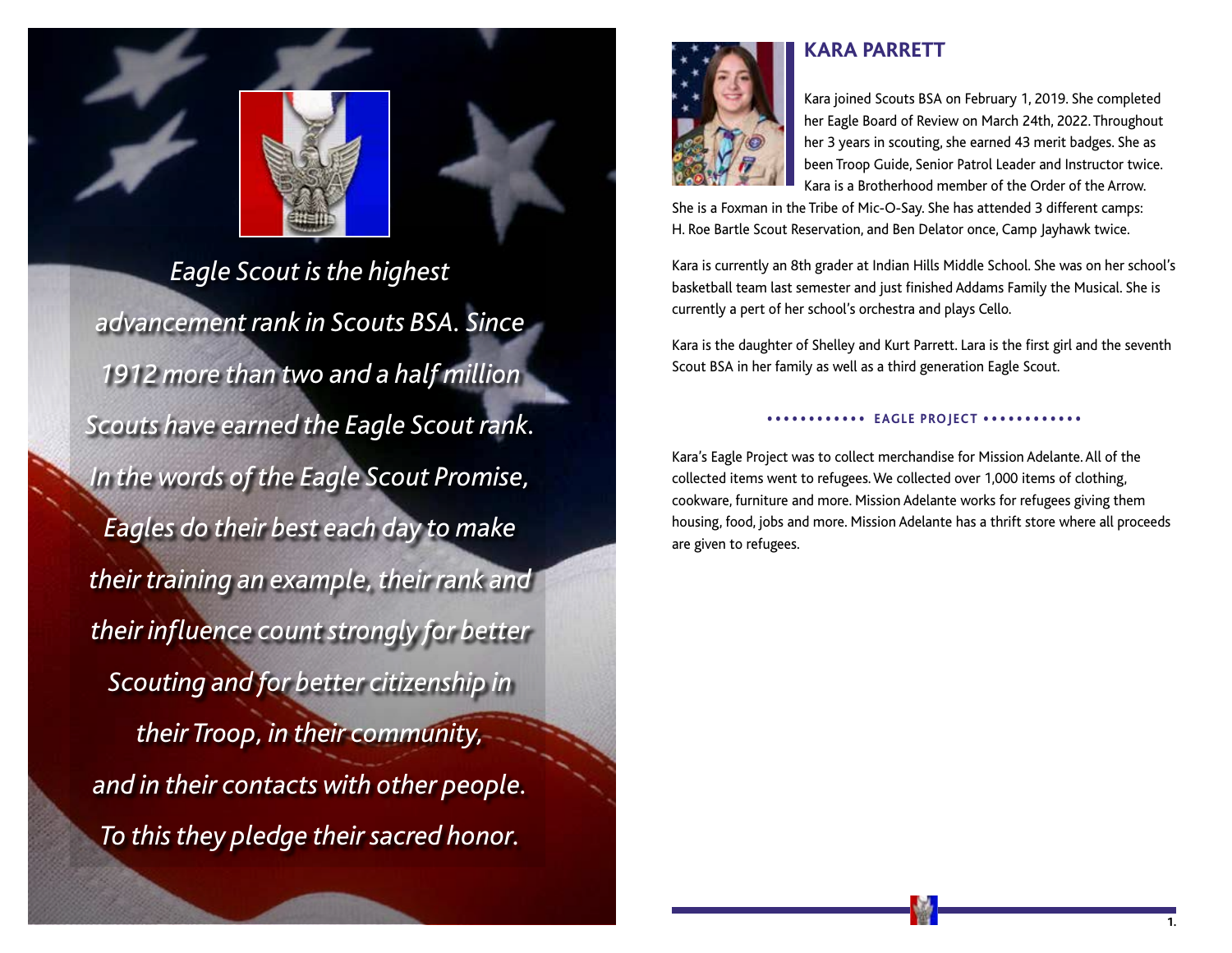

## **ISHANI PATEL**

Ishani Patel joined the Scouts of America program in February of 2019 as a founding member through Troop 10G. She completed her Eagle Board of Review on February 24th, 2022. Throughout her years in scouting, she has completed 37 Merit badges and have held multiple positions including

Scribe, Assistant Patrol Leader, Patrol Leader, Den Chief, Instructor, Outdoor Ethics Guide, Troop Guide, Assistant Senior Patrol Leader, and Senior Patrol Leader. Ishani has attended two summer camp sessions, one at Camp Arrowhead and one at H. Roe Bartle Scout Reservation, in which she is a Foxman in the tribe of Mic O Say. Additionally, she is a brotherhood member in the Order of the Arrow.

Currently, Ishani Patel is a student at Sequoyah Middle School in Edmond, Oklahoma. She is on the Varsity middle school golf team and also on the Edmond Public School Honor Society of Scholars. She is a Second-Degree black belt in Taekwondo and also plays soccer outside of school. Back in Kansas she was also on her school volleyball team and basketball team. Ishani is the son of Jignesh and Sima Patel. She has two siblings, one older brother named Shae Patel, who is an Eagle Scout in Troop 10, and a younger sister Ayanna Patel, who is joining cub scout in the upcoming year.

#### •••••••••••• **EAGLE PROJECT** ••••••••••••

For Ishani's Eagle Scout Project, she led a group of volunteers to collect hygiene items for a non-profit organization called CASA, which stands for Court Appointed Special Advocates. What CASA does is they take volunteers and train them into advocates for foster children to make sure that their basic needs are met. Ishani personally led a group of volunteers to go door to door asking for donations and handing out flyers to over 100 people. With that being said, she recorded a video to show her friends and family for them to spread the word. She also showed the video to some businesses, who happily donated to the project. In the end, she collected over 3,000 hygiene items for CASA.



### **NATHANIEL BECKMAN**

Nathaniel Beckman joined Scouts BSA Troop 10 in 2018. He completed his Eagle Board of Review on January 27, 2022. During his four years of scouting, he has earned twenty-four merit badges. He served in multiple leadership positions with Troop 10 including Den Chief, Instructor, and Quartermaster.

Additionally, he is an Ordeal member of the Order of the Arrow.

Nathaniel is currently a freshman at Blue Valley North High School, and an honors student. He is a member of the Blue Valley North Symphonic Band and plays percussion. Nathaniel was recently recognized at the KSHSAA Regional Solo and Ensemble Festival with a I for superior performance on his marimba solo. Nathaniel also marches in the Marching Mustangs Band and is on the junior varsity bowling team.

Nathaniel is the son of Brent and Elena Beckman. He has two sisters, Audrey and Madeline. Audrey is a Troop 6010 Eagle Scout.

#### •••••••••••• **EAGLE PROJECT** ••••••••••••

For Nathaniel's Eagle Project, he chose to work with Operation Starfish Ministry, a faith-based organization that strives to build relationships and mentor single women and their children to help work their way out of poverty. He led a team of volunteers in soliciting, collecting, organizing and delivering back-to-school supplies for nineteen families in need with children in grades K-12 for the 2021-2022 school year. The project was a huge success and after meeting the needs of the families in the program, additional funds and supplies were allocated by Operation Starfish Ministry to other charities serving the community.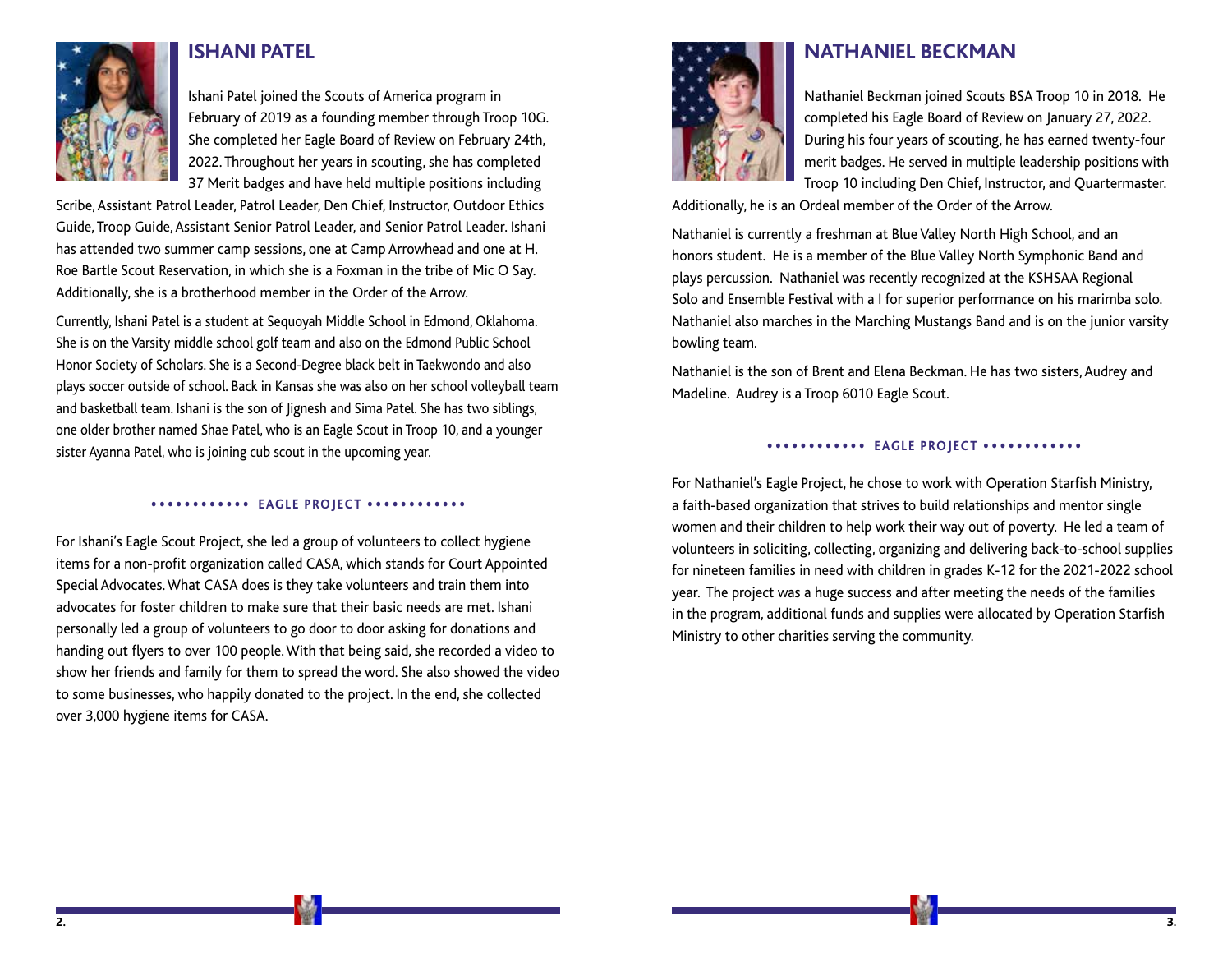

### **NICHOLAS CULLEN**

Nic joined Cub Scouts in 2011 during the first grade recruitment through Pack 3449. He earned his Arrow of Light and crossed over to Boy Scout Troop 10 in January of 2016. He completed his Eagle Board of Review on March 24, 2022. Throughout his time in Boy Scouts, Nic has earned 28 merit badges and held

several leadership positions. He was a Den Chief for 3 ½ years as well as an Assistant Patrol leader. He received the Order of the Arrow in 2017 and is an Ordeal member. He attended 4 sessions at the H. Roe Bartle Scout Reservation and is a Foxman in the tribe of Mic-O-Say.

Nic is currently a junior at Blue Valley West High School. He was a member of the West baseball team for 2 years and is currently playing club baseball for Mac N Seitz. In his free time he also enjoys hitting the golf course. He is very focused on his academics and looking at colleges where he can study either Mechanical Engineering or Sports Medicine.

Nic is the son of Matthew and Melinda Cullen. He is the youngest of 3 boys and although he is not the first in his family to be a part of scouts, he is the first to achieve the rank of Eagle.

### •••••••••••• **EAGLE PROJECT** ••••••••••••

Nic's Eagle Project was to build a greenhouse for the Police Athletic League of KCK (PAL). The PAL is a nonprofit youth organization that offers youth the opportunity to interact with police officers in a positive setting while participating in academic, cultural, mentoring and sports programs. One of the programs the PAL has created is the PAL Garden which teaches their members how to grow, tend, crop and cook their own vegetables and herbs as well as the nutrition they each provide. Nic worked closely with Matt Tomasic, the executive director and with Marsella, the head gardener to design an eco-friendly greenhouse that would meet the needs of the PAL garden and help continue its growth and gardening throughout the winter months. Nic was able to find and restore an old greenhouse from the 1930s and with a few modern modifications used it to build the PAL their greenhouse.



# **HUNTER JACKSON**

Hunter Jackson joined Boy Scouts in October 2015 through Troop 479, in the Fort Vancouver District of the Cascade Pacific Council in Vancouver, Washington. Two years later in September 2017, when his family moved from Vancouver, Washington to Overland Park, Kansas, Hunter joined Troop 10 of the Souring Eagle District, Heart

of America Council. He completed his Eagle Board of Review on March 24, 2022. During his years in Scouting, he completed 26 Merit Badges. His first Merit Badge was Swimming and his last was Scuba Diving.

Hunter served in multiple leadership positions with Troop 479 including Assistant Patrol Leader and Assistant Senior Patrol Leader. While with Troop 10 he also served in several leadership positions including Patrol Leader, Webmaster, Outdoor Ethics Guide and again as an Assistant Senior Patrol Leader. Hunter also competed the National Youth Leadership training course.

Hunter attended two sessions at Camp Meriwether on the Northern Coast of Oregon and two sessions at the H. Roe Bartle Scout Reservation in the hills of Southern Missouri on Truman Lake. He also attended the 2017 National Jamboree at the Summit Bechtel Reserve, situated in the wilds of West Virginia and the Florida National High Adventure Sea Base in the Florida Keys.

Hunter's special awards include the Totin'' Chip, National Outdoor Awards for Camping Gold and Aquatics, the Sea Base Duty to God, Snorkeling BSA, Scuba BSA and Mile Swim BSA. Hunter is a Brotherhood member of the Order of the Arrow.

Hunter is currently a senior at Blue Valley North High School, where he has been involved in CAPS Film Studies, Debate, Track, and is an avid Skate Boarder. He has also enjoyed a wonderful internship at Lifted Logic. Before going to Blue Valley North High School he attended Barstow independent preparatory school where he was very active in Debate and played Basketball, Baseball and Tennis. Hunter plays piano and was on a swim team in Vancouver, Washington. He has been accepted at the University of Kansas and is looking forward to being a Jayhawk. He has also accepted a bid and is pledging the Beta Delta Chapter of the Sigma Pi Fraternity at KU.

Hunter is the son of Robert Jackson and Dana Houston Jackson. Eagle runs in the family and Hunter is happy to join his father and two paternal uncles (his father's brothers) as an Eagle Scout.

#### •••••••••••• **EAGLE PROJECT** ••••••••••••

For Hunter's Eagle Project, he collected old t-shirts from Blue Valley North High School, Troop 10 as well as family and friends, and then led a team of volunteers in creating dog chew/pull toys for Wayside Waifs, one of the largest nonprofit humane societies, animal rescue and non-kill pet shelters in Kansas City, Missouri with nearly 80 years of history. Hunter collected about 130 t-shirts and his team created nearly 115 dog toys, while donating the remaining t-shirts which were not suitable for making dog toys to Goodwill, a nonprofit that provides job training and employment placement services and which is funded through retail thrift stores that are supplied from donations like Hunters. His 6 team members completed this work in 4 hours. Total project man hours amounted to over 100 hours.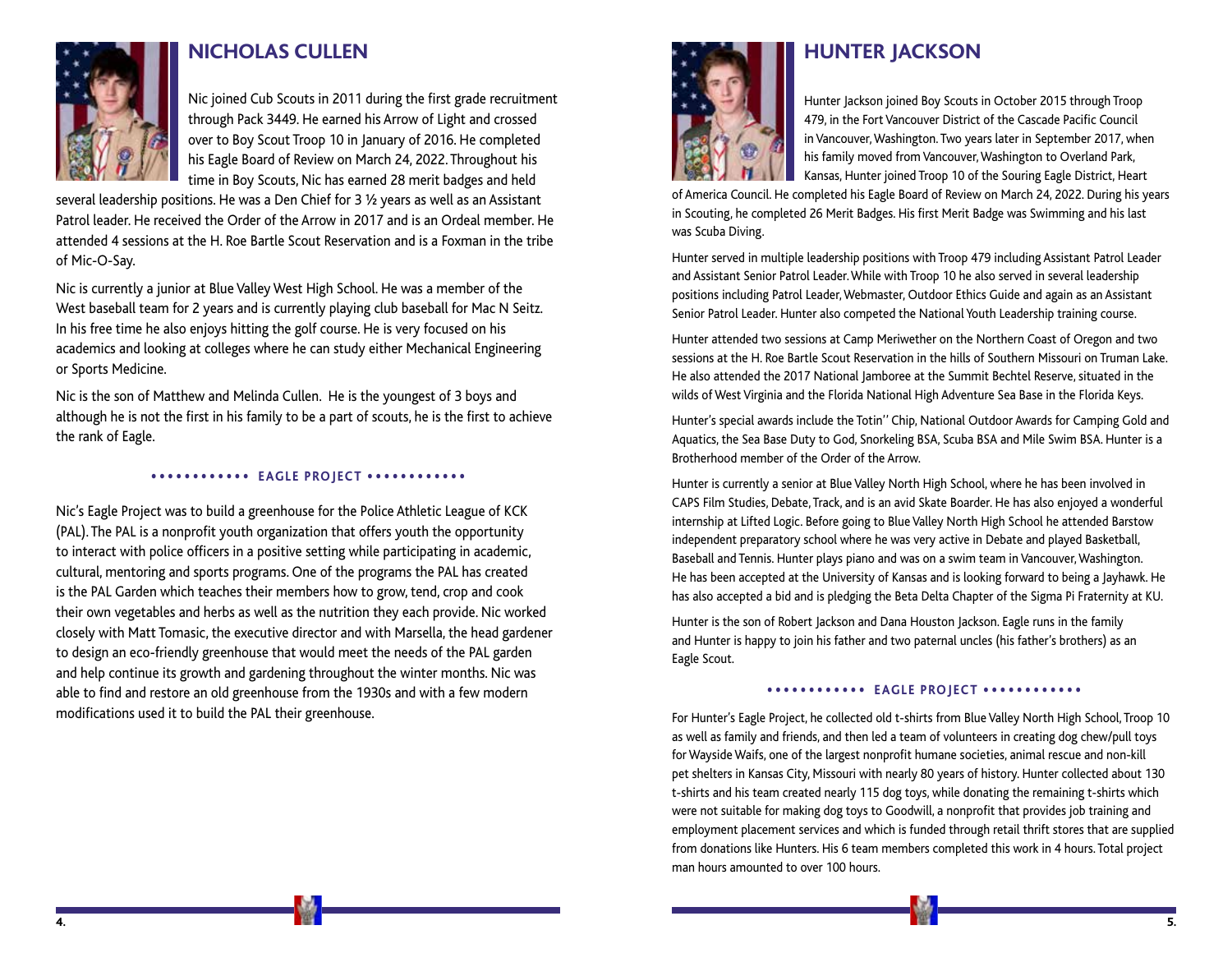

### **SHREYAS KRISHNAN**

Shreyas has been part of Scouting since 2012, from a Cub Scout to Boy Scout. He received his Arrow of Light in 2017 and began his journey in Troop 10 since. During his many years of Scouting, Shreyas has taken up many leadership positions including patrol leader, instructor, quartermaster

twice, and assistant senior patrol leader. He is a Brotherhood member of the Order of the Arrow and Warrior in the tribe of Mic-O-Say. On the 23rd of December 2021, Shreyas completed his Board of Review to become an Eagle Scout.

Shreyas is currently a sophomore at Blue Valley Northwest High School. He participates in extracurricular activities such as debate and DECA. Shreyas has played soccer since kindergarten and continues to play for his school. In addition, Shreyas is a member of the Blue Valley Northwest Chamber Orchestra in which he plays the violin.

Shreyas is the son of Meena and Krishnan Venkatachalam. He has an older sister, Shruthi, and he is the first person in his family to be part of Scouting as well as become an Eagle Scout.

### •••••••••••• **EAGLE PROJECT** ••••••••••••

Shreyas's Eagle project was a prairie restoration in the Overland Park area. The restoration involved removing unnecessary plants from 1000 square feet of land and planting three hundred- fifty native grasses and perennials to maintain the prairie ecosystem and introduce ecological diversity into the area. The project was very successful as the native grasses have spread to different parts of the prairie, and 2000 more square feet of prairie are in progress of being restored.



## **RYAN KWAN**

Ryan Kwan joined Scouting in first grade as a Tiger in Cub scouts, back in 2014. He continued Scouting throughout elementary school till he crossed over to Boy Scouts in February 7th, 2019 to Troop 10 after earning his Arrow of Light. He has earned 33 merit badges and 8 special awards.

He has been Scribe, Den Chief, Patrol Leader, Instructor, and is currently the Blue Color Team Assistant Senior Patrol Leader. After earning Eagle, he plans to give back to Troop 10 and BSA by leading and supporting other scouts in their Eagle journey. He attended the National Youth Leadership Training and is planning to attend the National Leadership Seminar in San Antonio.

Ryan is a Brotherhood Member in the Order of the Arrow and recently volunteered as Elangomat to support new Ordeal members. He is currently a Foxman in the Mic-O-Say program at the H. Roe Bartle Scout Reservation.

He completed a 60 mile canoe trip at Current River, Missouri and is now interested in more high adventure activities. He will be attending the H. Roe Bartle Scout Reservation in Missouri, the Summit Bechtel Reserve in West Virginia, and the National Order of the Arrow Conference in Tennessee this summer. In 2023, he plans on attending the National High Adventure Sea Base in Florida, either the National or World Jamboree, the Bartle Scout Reservation, and the Philmont Scout Reservation in New Mexico.

Ryan is currently an 8th grader at Harmony Middle School. Ryan is in his school's Track Team, Basketball Team, and Cross Country team. Next year, he is going to be a Freshmen at Blue Valley Northwest High School. He plans to join the high school Cross Country and Track Team. Along with Boy Scouts, he plays the cello in his school orchestra and plays the piano at Level 9. If any scouts interested in piano or cello, he also serves as mentors in both instruments.

Ryan is the son of Sandra Kwan and John Kwan. His sister Allison is in Troop 10G and is a First Class Scout. Ryan is the first person in the family to be part of the BSA and the first to achieve the Eagle Rank. He would like to thank his family, all the Scout Adult Leaders in both Cub Scouts and Troop level and my Scout friends.

### •••••••••••• **EAGLE PROJECT** ••••••••••••

Ryan's Eagle Project was to build 6 benches for the Cedar Cove Feline Conservatory in Louisburg, Kansas. The benches could be used for an outdoor classroom setting or for visitors to take a break, eat a snack, and learn about the many animals housed there. The benches are freestanding meaning that they can be moved wherever the staff want them to be. Cedar Cove is a nonprofit organization that is committed to educating the public about preservation of endangered wild animals.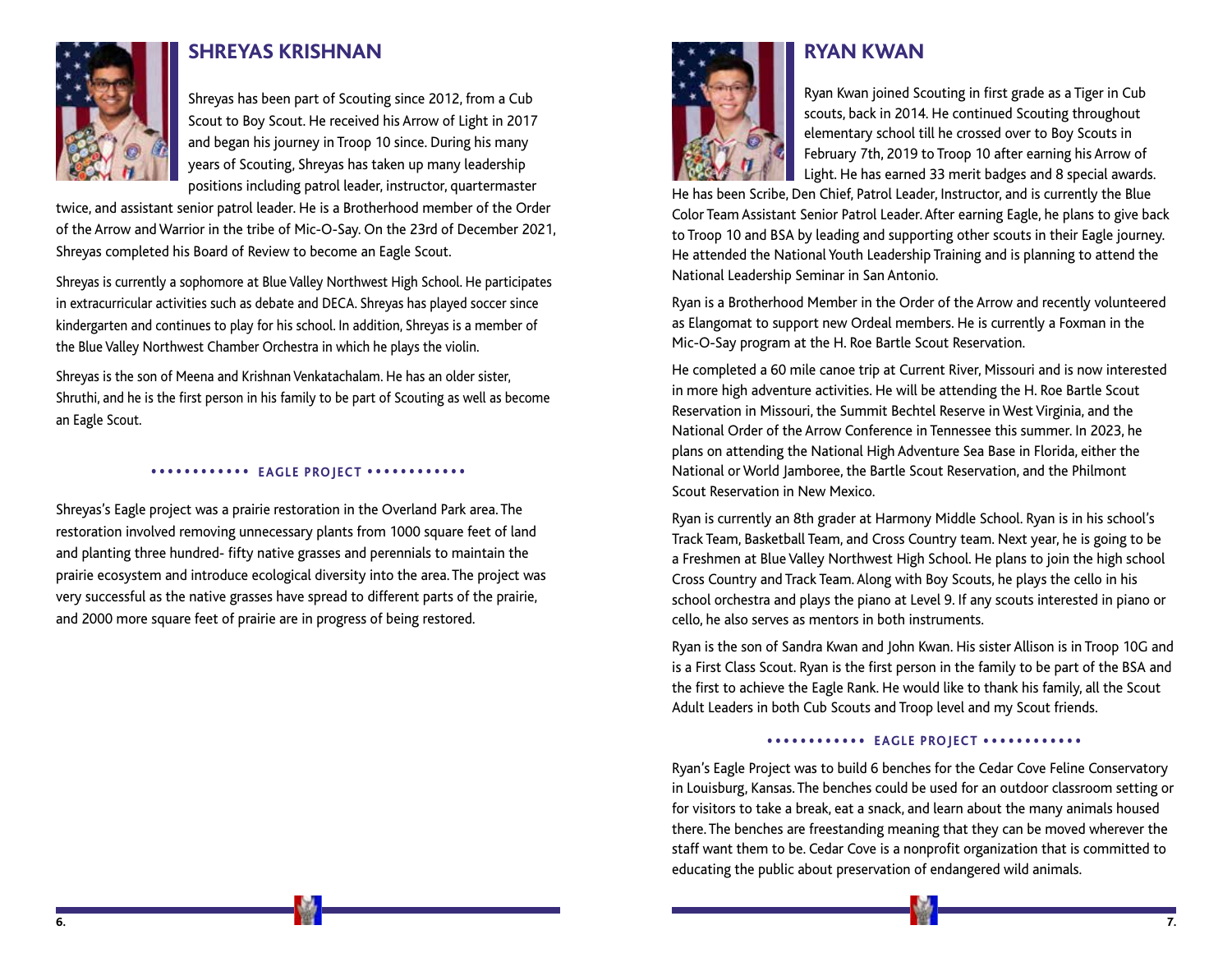

### **JAMES McBRIDE**

 James joined Boy Scout Troop 10 in 2016 after crossing over from Cub Scout Pack 3476. He completed his Eagle Board of Review on March 24, 2022. During his 6 years of scouting, he has earned 32 merit badges. He has been a Patrol Leader, Assistant Patrol Leader, a Patrol Quarter Master and a Den

Chief for Pack 3476. He has attended 4 sessions of Bartle and is a Warrior in the tribe of Mic-O-Say. He is also an Ordeal member in the Order of the Arrow. James is currently a sophomore at Blue Valley Northwest High School. He is on the Junior Varsity Cross Country and Track Team. He plays the violin and is currently a member of the Concert Orchestra and Chamber Club Orchestra. He earned his Black Belt in Tae-Kown-Do in 2017.

James is the son of Ted and Tiffany McBride and the older brother of Charlie McBride. He is the second person in his family to achieve the rank of Eagle Scout along with his dad.

### •••••••••••• **EAGLE PROJECT** ••••••••••••

James's Eagle Project was to build 17 bookshelves for Reach Out and Read Kansas City. Reach Out and Read's Mission gives young children a foundation for success by incorporating books into pediatric care and encouraging families to read aloud together. The bookshelves hold the books that are given at well-child visits at participating Kansas City Clinics.



# **OWEN O'NEILL**

 Owen joined Cub Scout Pack 3449 in the fall of 2015, and joined BSA Troop 10 in February of 2016. During his time in Scouts, Owen has earned 34 merit badges and a 50-miler Award. He has held many leadership positions in the troop – including Instructor, Assistant Senior Patrol Leader, Patrol

leader (four times), Assistant Patrol Leader, and Den Chief for Pack 3472 for three years. Owen is a Brotherhood Member in the Order of the Arrow. He has attended four sessions at the H Roe Bartle Scout Reservation and is a Warrior in the Tribe of Mic O Say.

Owen is currently a junior at Blue Valley West High School. He is a member of the Jaguar Chapter of the National Honor Society, and West's Avid Program. Owen participates in Track and Field, throwing javelin and discus. He also plays for the BVW Boys Volleyball Club.

Owen is the son of Matt and Jody O'Neill, and younger brother to Evelyn. He is the first person in his family to earn the rank of Eagle.

The Troop 10 Committee, acting on behalf of the National Eagle Scout Court of Honor and the Heart of America Council is proud to present the Eagle Scout Rank to Owen Rayman O'Neill.

•••••••••••• **EAGLE PROJECT** ••••••••••••

Owen completed his Eagle Board of Review on April 28, 2022. For his Eagle Scout Project, Owen led a team of more than 20 volunteers making comfort blankets to benefit adoptable animals at Wayside Waifs – a no-kill animal shelter in Kansas City, Missouri. Surpassing an original goal of 50 blankets, Owen delivered 73 blankets to Wayside Waifs. Owen first became familiar with Wayside Waifs after volunteering there a few years ago, where he saw firsthand how stressful a shelter environment can be. The blankets aid Wayside Waifs by helping animals feel safe and comfortable which is an important factor in helping the animals find their forever homes.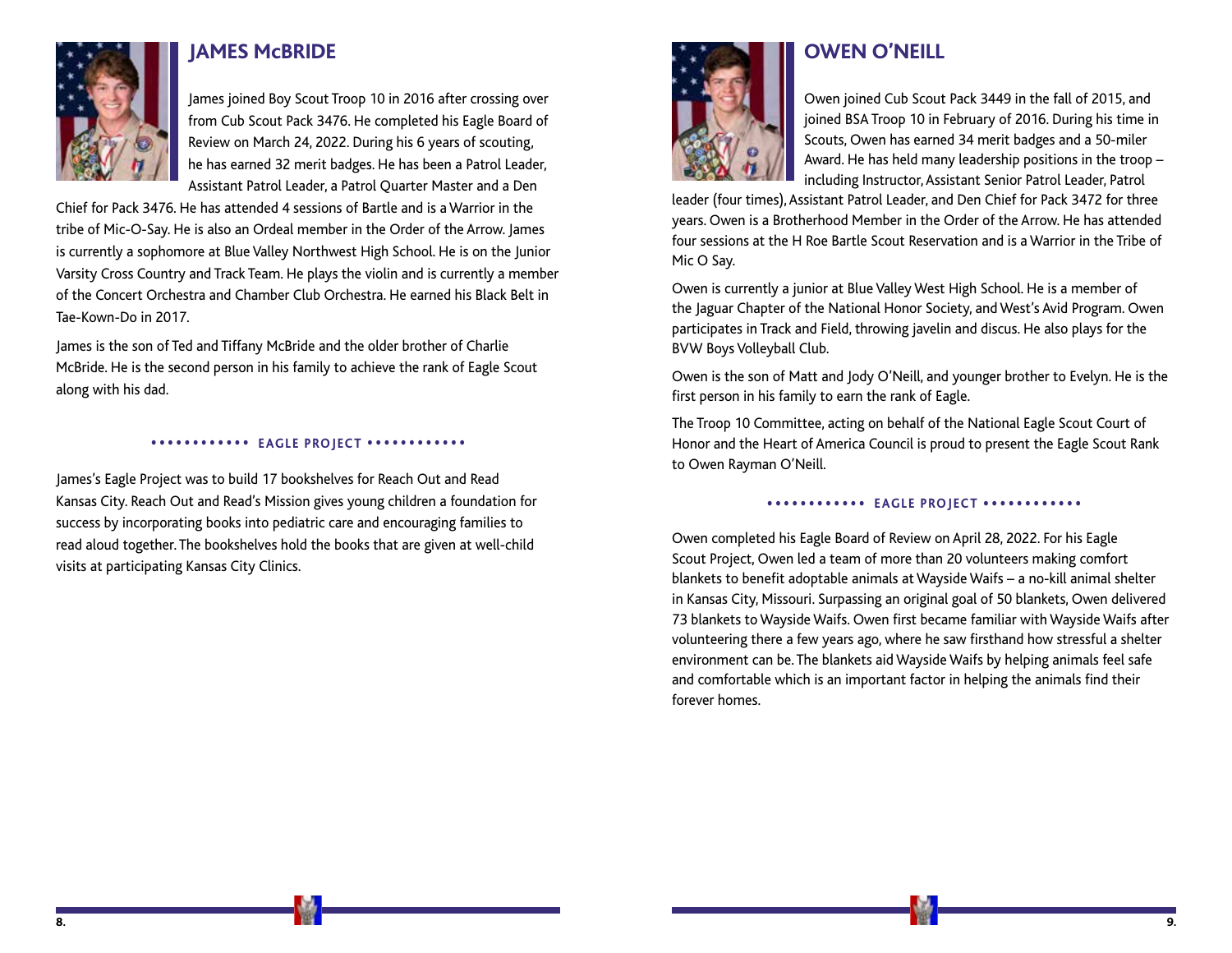

### **SOHAIL MUKADAM**

Sohail started his scouting journey at an early age with Cub Scouts as a Wolf when he was in Grade 2. As he worked through the cub ranks with Pack 3476 he had the opportunity to receive the Arrow of Light award and continue his Boy Scouts adventure through Troop 10.

During his last 5 years of scouting, he has been arduously working to realize his dream of becoming an Eagle Scout – the most significant honor a boy can earn in scouting. He completed his Eagle Board of Review on March 24, 2022.

Sohail's trail to Eagle Scout has been very rewarding – making considerable progress and advancing through the ranks of First Class, Star and Life with guidance from Scout Leaders, Mentors and fellow scouts.. He earned over 36 merit badges that helped him explore, learn and grow new skills & knowledge in different areas. Some of his favorite merit badges are sailing, programming and paper making. Fulfilling his duties as a Patrol leader 3 times and Quartermaster twice has helped him develop as a responsible leader. Camping has been his most-liked scouting activity and has attended 3 sessions at the H. Roe Bartle Scout Reservation. He is also a Brave at the Tribe of Mic O Say.

Currently a Junior at Blue Valley Northwest High School, Sohail is part of the Blue Valley Northwest Chambers Symphony where he enjoys playing the violin. He also participates in his high school's DECA and Science Olympiad team, where he went to ICDC in Atlanta for DECA. He enjoys running for his school's cross country team as well.

Sohail is the oldest son of Fatema & Shabbir Mukadam. His brother Aamir, also a Boy Scout with Troop 10 is currently working on his Life rank. Sohail is the first person in his family to achieve the honorable rank of Eagle.

### .•••••••••••• **EAGLE PROJECT** ••••••••••••

Sohail completed his coveted Eagle Scout Project with Mitzvah Garden's KC. He undertook the task to build forty-eight modular fence frames with them. His project will be used to protect the gardens against pests and other creatures in the coming months. He is thankful for the people who helped him with his project and the people at Mitzvah Gardens for this amazing opportunity.



# **ZACH PETRACEK**

Zach entered Cub Scouts through Pack 3250 in Olathe in first grade and crossed over to Boy Scouts and Troop 10 in 2016. Zach spent most of his leadership roles as a Den Chief in the Pack, mentoring and returning the support he had received from the Pack. He completed

 his Eagle Board of Review on December 23rd, 2021. He has earned 30 merit badges and attended three sessions at the H. Roe Bartle Scout Reservation through Troop 10.

Zach is currently a Junior at Olathe East High School.

.•••••••••••• **EAGLE PROJECT** ••••••••••••

Zach's Eagle Project supported Chain of Hope. Chain of Hope rescues, rehabilitates, fosters, and adopts unwanted, neglected, and homeless dogs in the inner city. The volunteers provide a loving and safe environment for the dogs through human interaction, veterinary services, toys, food, and shelter.

Zach's outdoor project included building two large sitting benches for animal interaction, building agility ramps for exercise, painting the existing gazebo to extend its life, and installing a fence around the air conditioner to keep the dogs from destroying it. Chain of Hope was thankful for the support Zach and his team provided, enabling them to continue to provide a safe and loving environment for adoptable dogs.